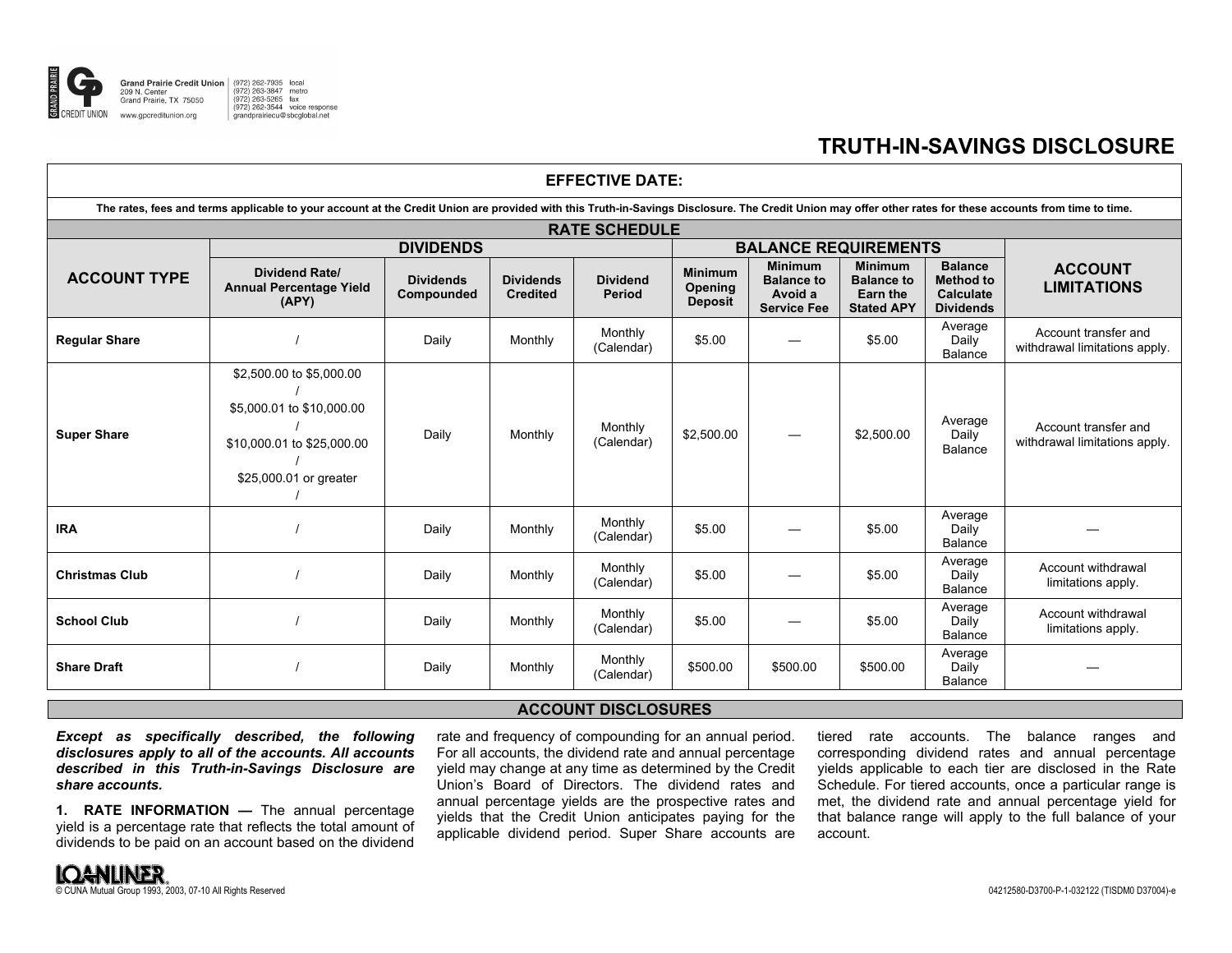**2. NATURE OF DIVIDENDS —** Dividends are paid from current income and available earnings after required transfers to reserves at the end of the dividend period.

**3. DIVIDEND COMPOUNDING AND CREDITING —** The compounding and crediting frequency of dividends and the dividend period applicable to each account are stated in the Rate Schedule. The dividend period is the period of time at the end of which an account earns dividend credit. The dividend period begins on the first calendar day of the period and ends on the last calendar day of the period.

**4. ACCRUAL OF DIVIDENDS —** For all earning accounts, dividends will begin to accrue on noncash deposits (e.g. checks) on the business day you make the deposit to your account. For all accounts, if you close your account before accrued dividends are credited, you will not receive the accrued dividends. However, for Christmas Club and School Club accounts, any accrued dividends will be paid if you close the account within seven (7) days of the date you open it.

**5. BALANCE INFORMATION —** To open any account, you must deposit or already have on deposit the minimum required share(s) in any account. Some accounts may have additional minimum opening deposit requirements. The minimum balance requirements applicable to each account are set forth in the Rate Schedule. For Share Draft accounts, there is a minimum average daily balance required to avoid a service fee for the dividend period. If the minimum average daily balance requirement is not met, you will be charged a service fee as stated in the Schedule of Fees and Charges. For Regular Share, Super Share, IRA, Christmas Club, School Club, and Share Draft accounts, there is a minimum average daily balance required to earn the annual percentage yield disclosed for the dividend period. If the minimum average daily balance requirement is not met, you will not earn the annual percentage yield stated in the Rate Schedule. For accounts using the average daily balance method as stated in the Rate Schedule, dividends are calculated by applying a periodic rate to the average daily balance in the account for the dividend period. The average daily balance is calculated by adding the principal in the account for each day of the period and dividing that figure by the number of days in the period.

**6. ACCOUNT LIMITATIONS — For Regular Share and** Super Share accounts, you may make no more than six (6) transfers and withdrawals from your account to another account of yours or to a third party in any month by means of a preauthorized, automatic, or Internet transfer, by telephonic order or instruction, or by check, draft, debit card or similar order. If you exceed these limitations, your account may be subject to a fee or be closed. For Christmas Club accounts, the entire balance will be paid to you by check or transferred to another account of yours on or after December 1 and the account will remain open. If you withdraw from your Christmas Club account, you will be charged a fee as disclosed in the Schedule of Fees and Charges. However, no fee will be charged if the withdrawal occurs within seven (7) days of the date the account is opened. For School Club accounts, the entire balance will be paid to you by check or transferred to another account of yours on or after August 1 and the account will remain open. If you withdraw from your School Club account, you will be charged a fee as disclosed in the Schedule of Fees and Charges. However, no fee will be charged if the withdrawal occurs within seven (7) days of the date the account is opened. For Regular Share accounts, you may make two (2) withdrawal(s) from your account each month. If you exceed this limitation, you will be charged a fee as disclosed in the Schedule of Fees and Charges. For IRA and Share Draft accounts, no account limitations apply.

**7. FEES FOR OVERDRAWING ACCOUNTS —** Fees for overdrawing your account may be imposed on each check, draft, item, ATM transaction and one-time debit card transaction (if member has consented to overdraft protection plan for ATM and one-time debit card transactions), preauthorized automatic debit, telephone initiated withdrawal or any other electronic withdrawal or transfer transaction that is drawn on an insufficient available account balance. The entire balance in your account may not be available for withdrawal, transfer or paying a check, draft or item. You may consult the Membership and Account Agreement and Funds Availability Policy Disclosure for information regarding the availability of funds in your account. Fees for overdrawing your account may be imposed for each overdraft, regardless of whether we pay or return the draft, item or transaction. If we have approved an overdraft protection limit for your account, such fees may reduce your approved limit. Please refer to the Schedule of Fees and Charges for current fee information.

For ATM and one-time debit card transactions, you must consent to the Credit Union's overdraft protection plan in order for the transaction amount to be covered under the plan. Without your consent, the Credit Union may not authorize and pay an overdraft resulting from these types of transactions. Services and fees for overdrafts are shown in the document the credit union uses to capture the member's opt-in choice for overdraft protection and the Schedule of Fees and Charges.

**8. MEMBERSHIP —** As a condition of membership, you must purchase and maintain the minimum required share(s) as set forth below.

| Par Value of One Share    | \$5.00 |
|---------------------------|--------|
| Number of Shares Required |        |

**9. RATES —** The rates provided in or with the Rate Schedule are accurate as of the effective date indicated on this Truth-in-Savings Disclosure. If you have any questions or require current rate information on your accounts, please call the Credit Union.